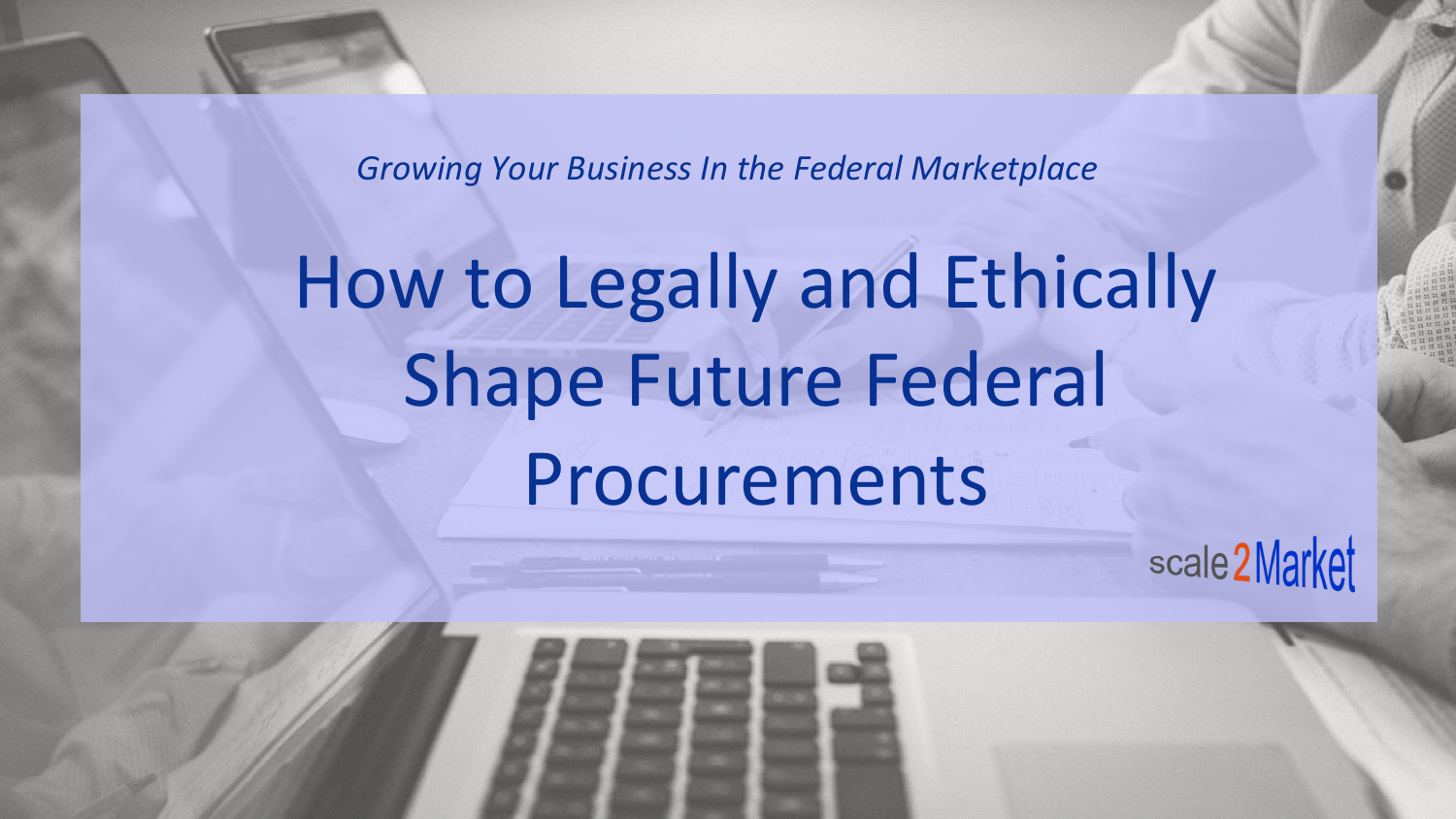

# **Agenda**

Pre-Solicitation Communications

- What the regulations really say
- Framework for Success
- Pitfalls and Situations to Avoid
- Q&A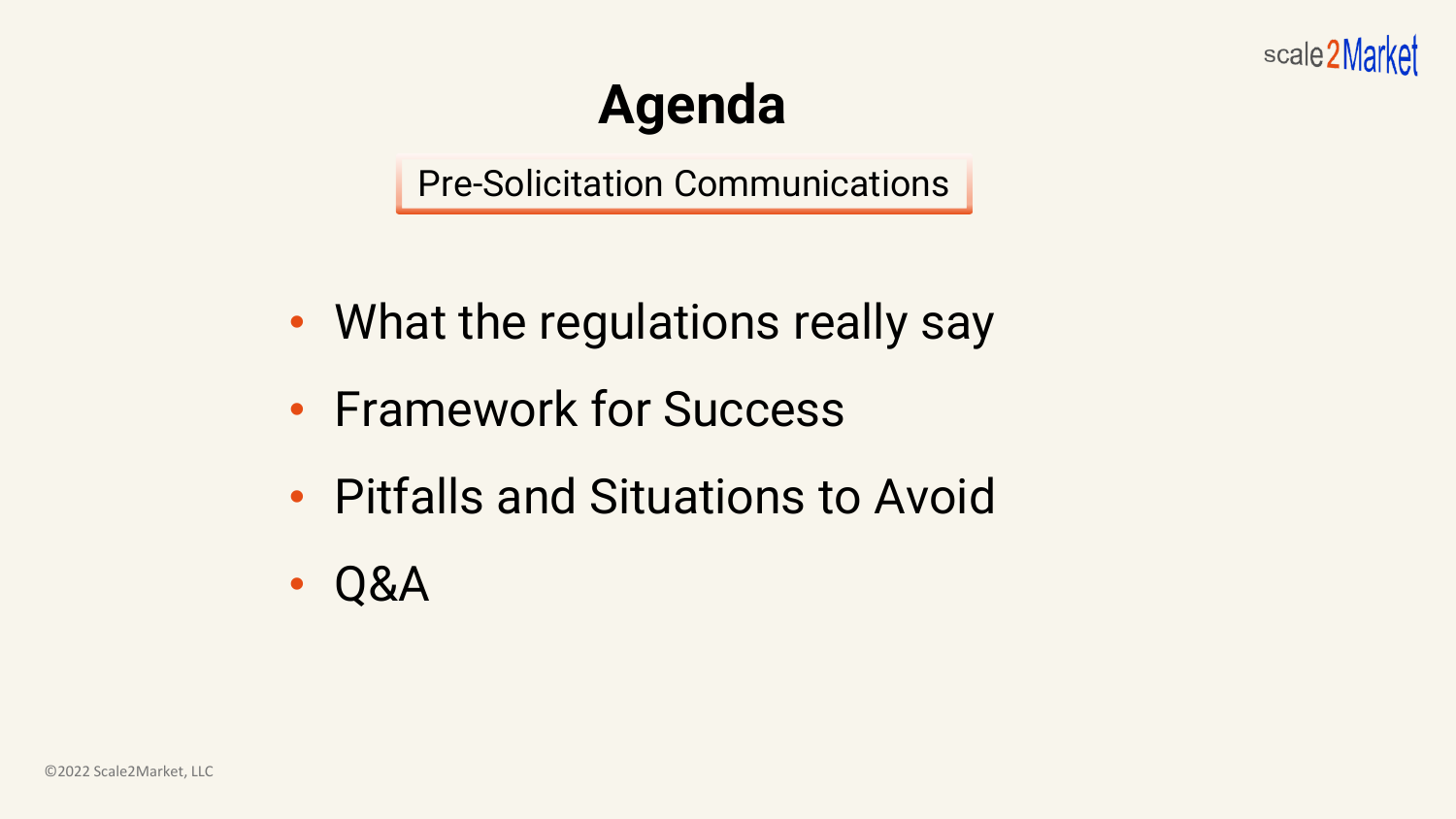

#### **Seeking Clarity**

# Federal employees and contractors misunderstand how to engage in legal and ethical pre-solicitation communications.

Office of Federal Procurement Policy - OFPP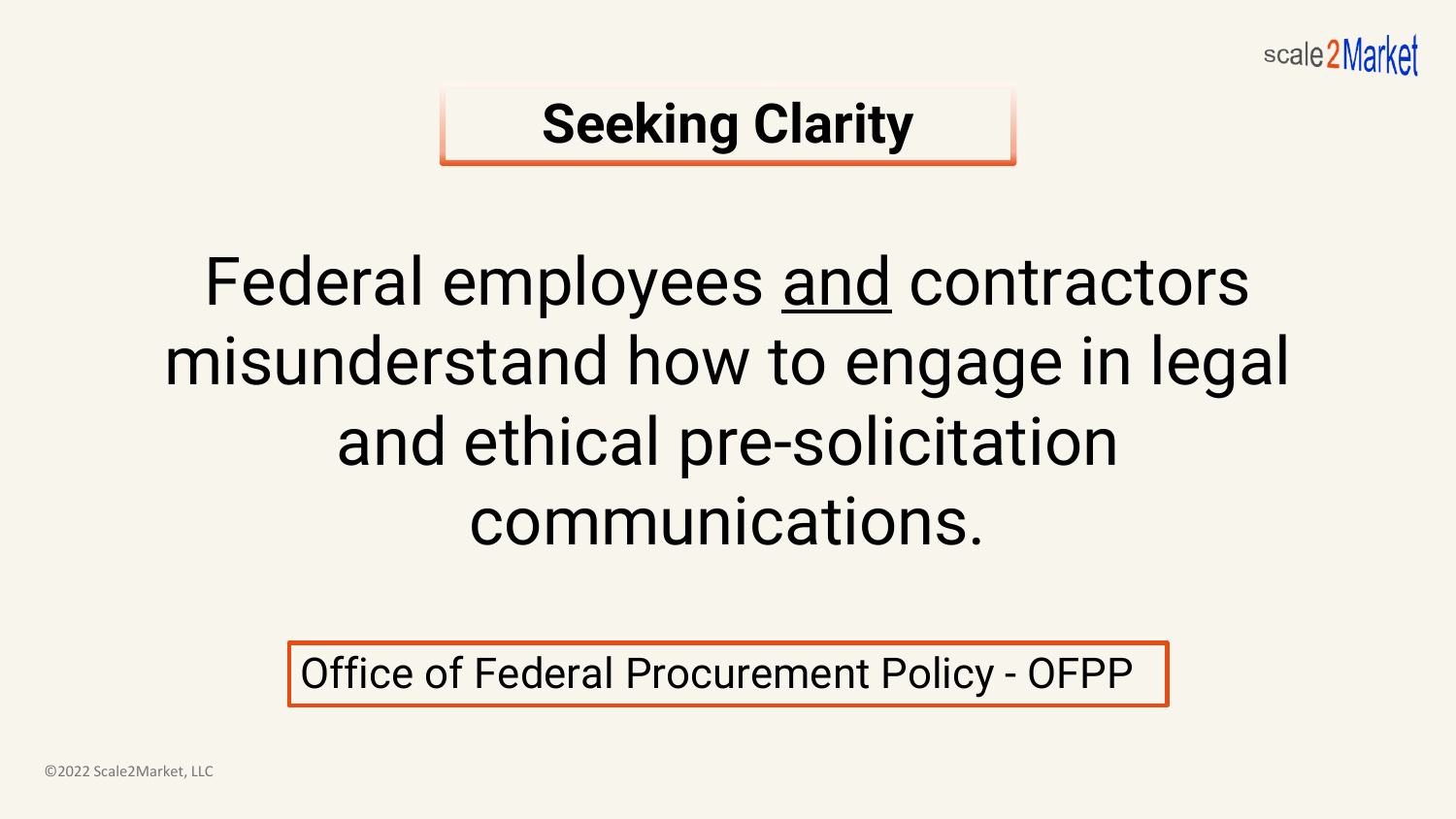

# **Why allow pre-solicitation communications at all?**

• Understand what is available







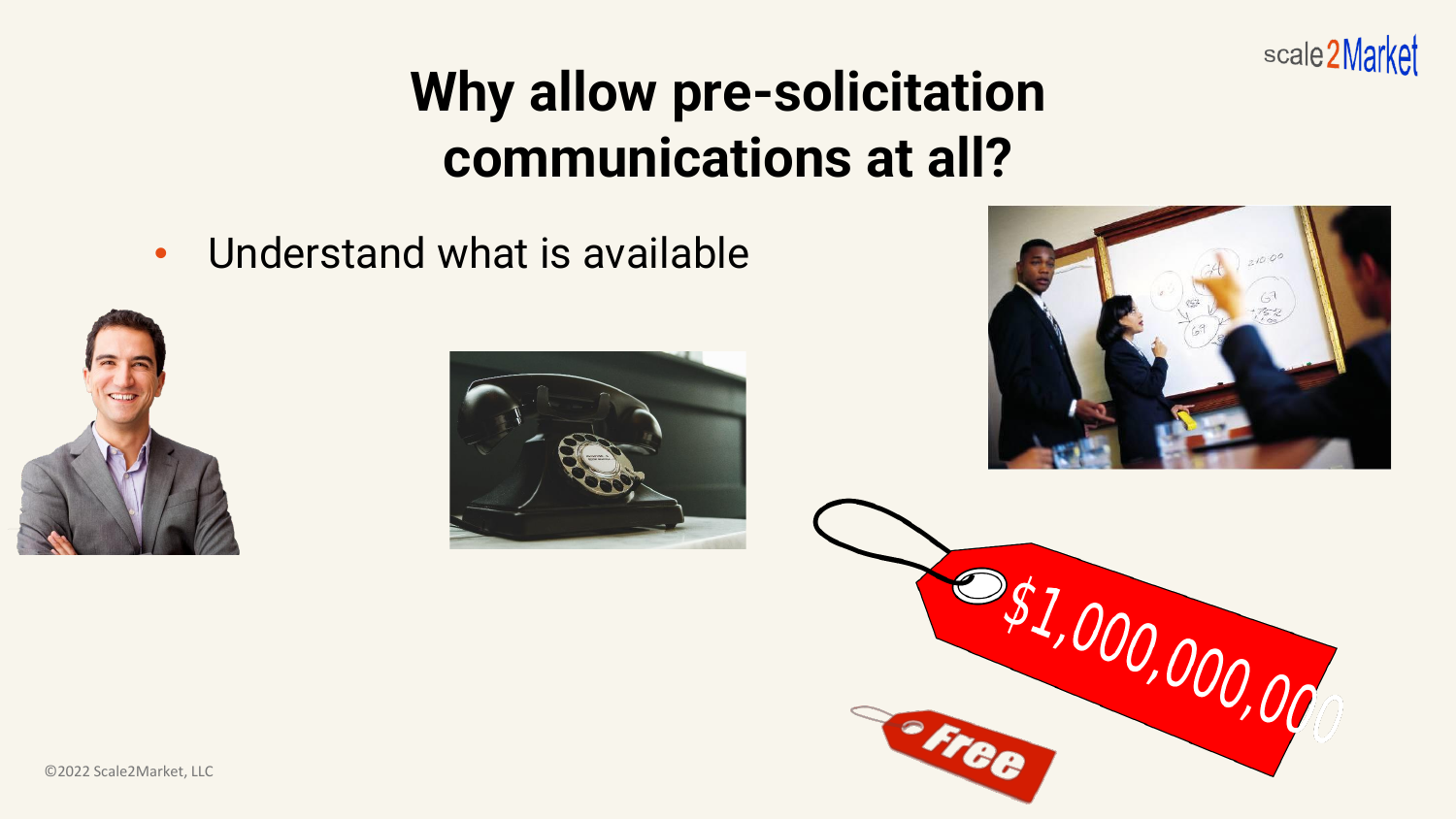

# **Why Won't The Government Talk to Me?**

- Information is irrelevant
- Information overload
- Not enough time
- Fear of protests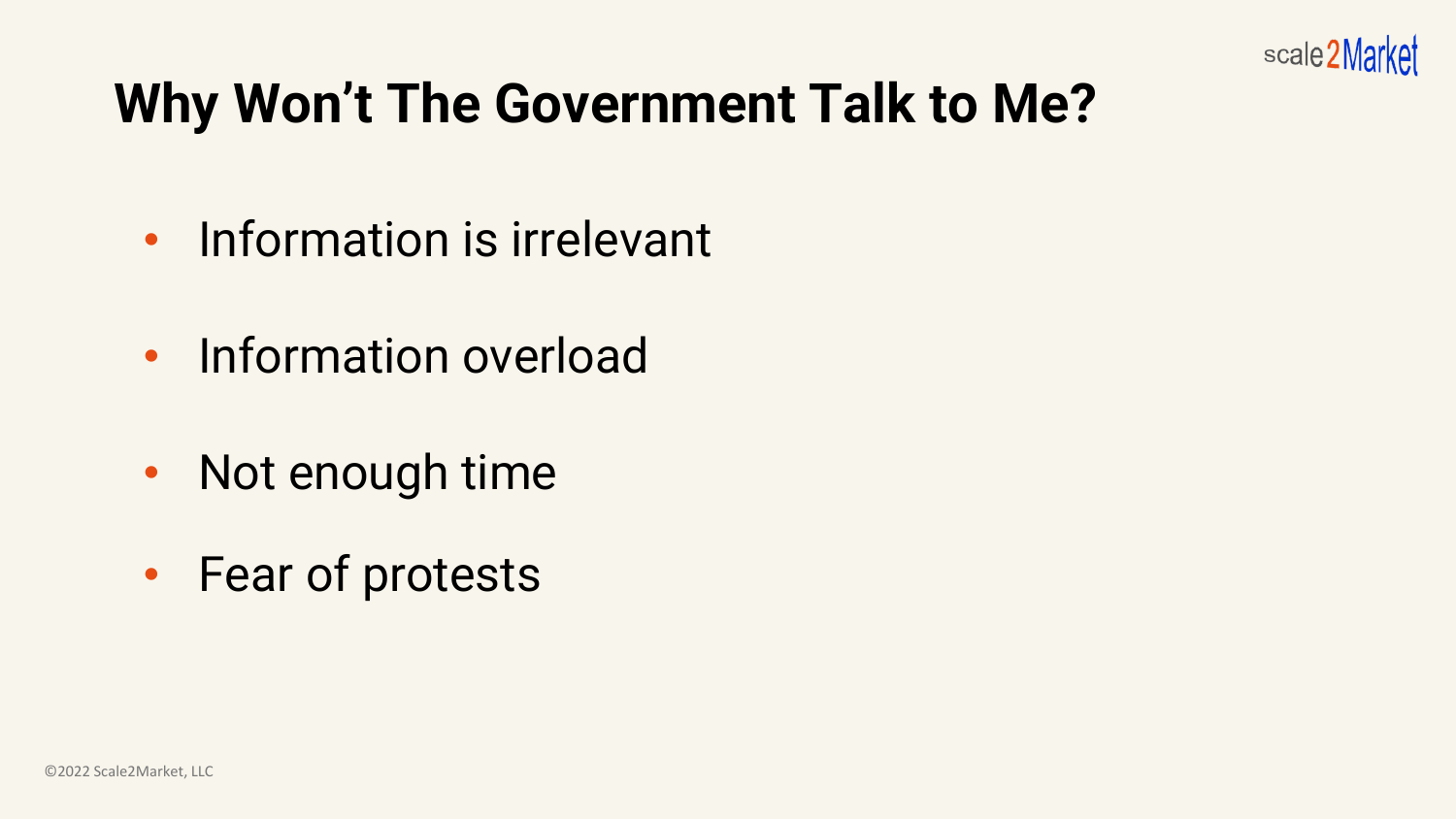

#### **Industry Liaisons**

- OMB myth busting memo #4, April 2019
- Government is behind the curve
- President's agenda to modernize



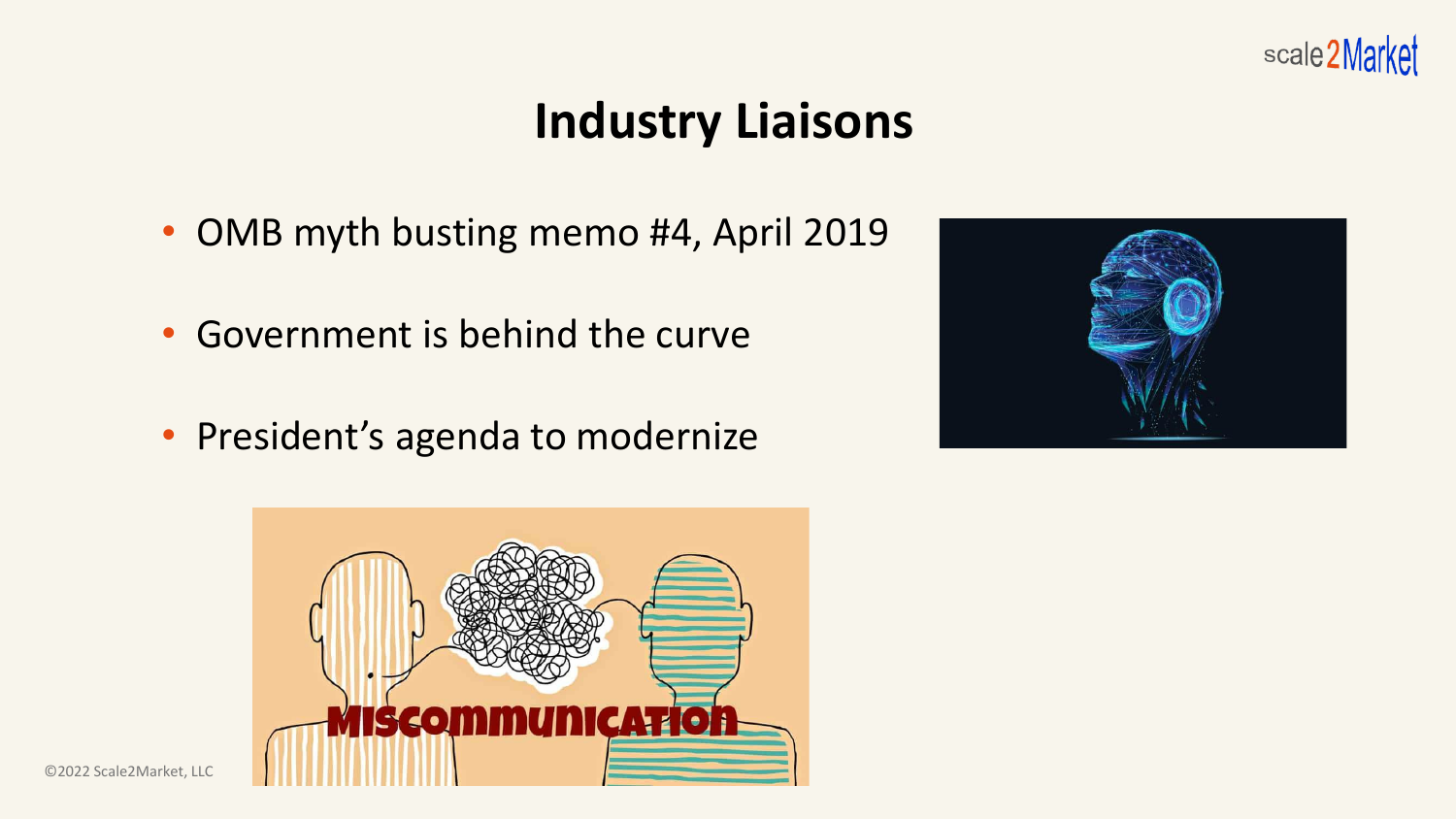

# **Regulations and Clarifications**

- FAR 15.201 & FAR 10
- **[OFPP myth busting memos](https://obamawhitehouse.archives.gov/sites/default/files/omb/procurement/memo/Myth-Busting.pdf):** 
	- One on one meetings are lawful
	- Lower probability of protests
	- Provides useful information to government
	- Industry days and conferences add value
	- Exchanges with program and contracting officials are more productive than general marketing research
	- ➢ **Early and specific input from industry is beneficial**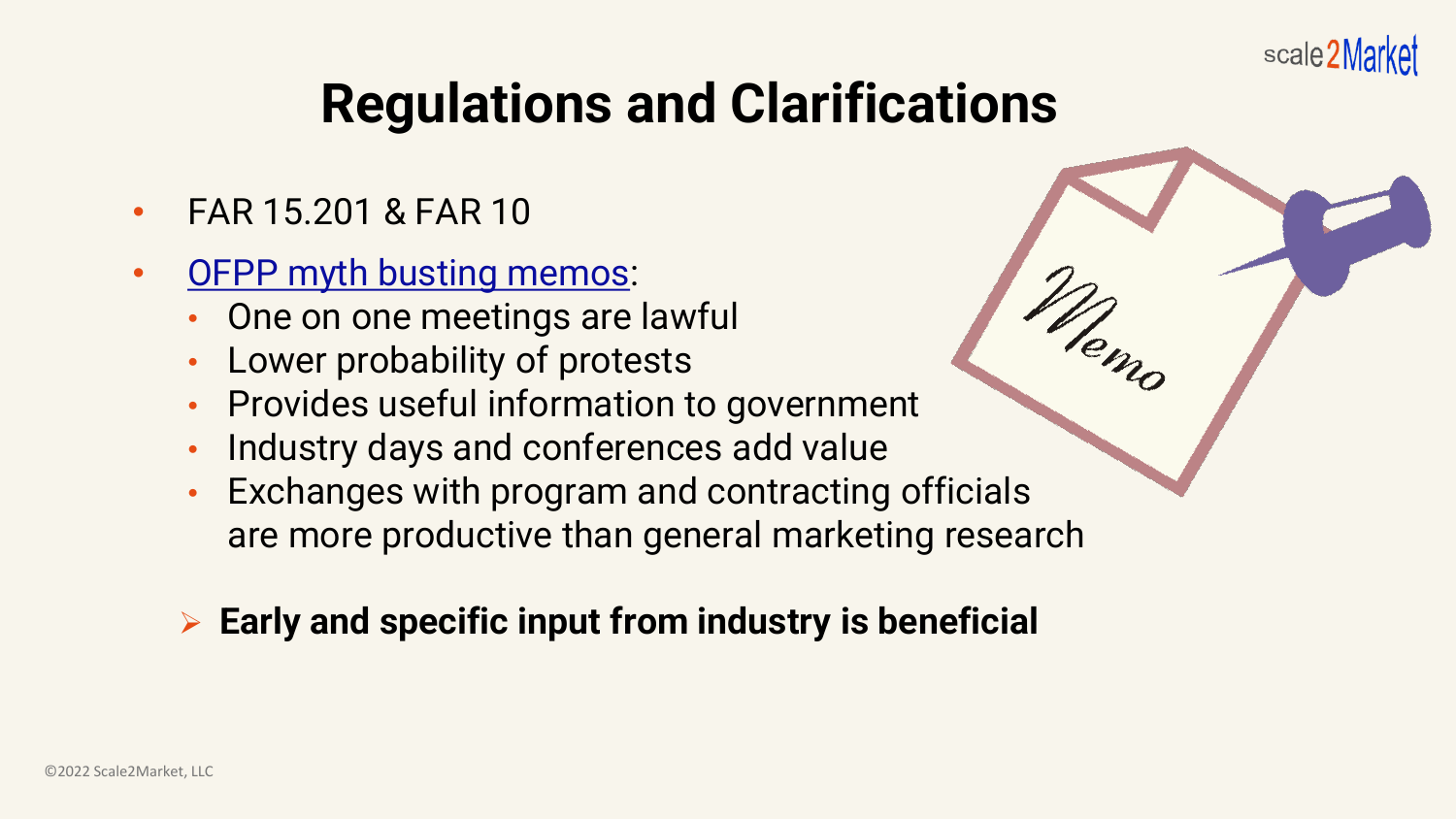

#### **more… Regulations and Clarifications**

- 2016 NDAA Section 887
- Requires FAR Council to issue clear regulatory language to encourage exchanges with industry
- One-on-one meetings are lawful presolicitation communications
- Government wants innovative solutions
- Government is required to conduct market research, per FAR part 10

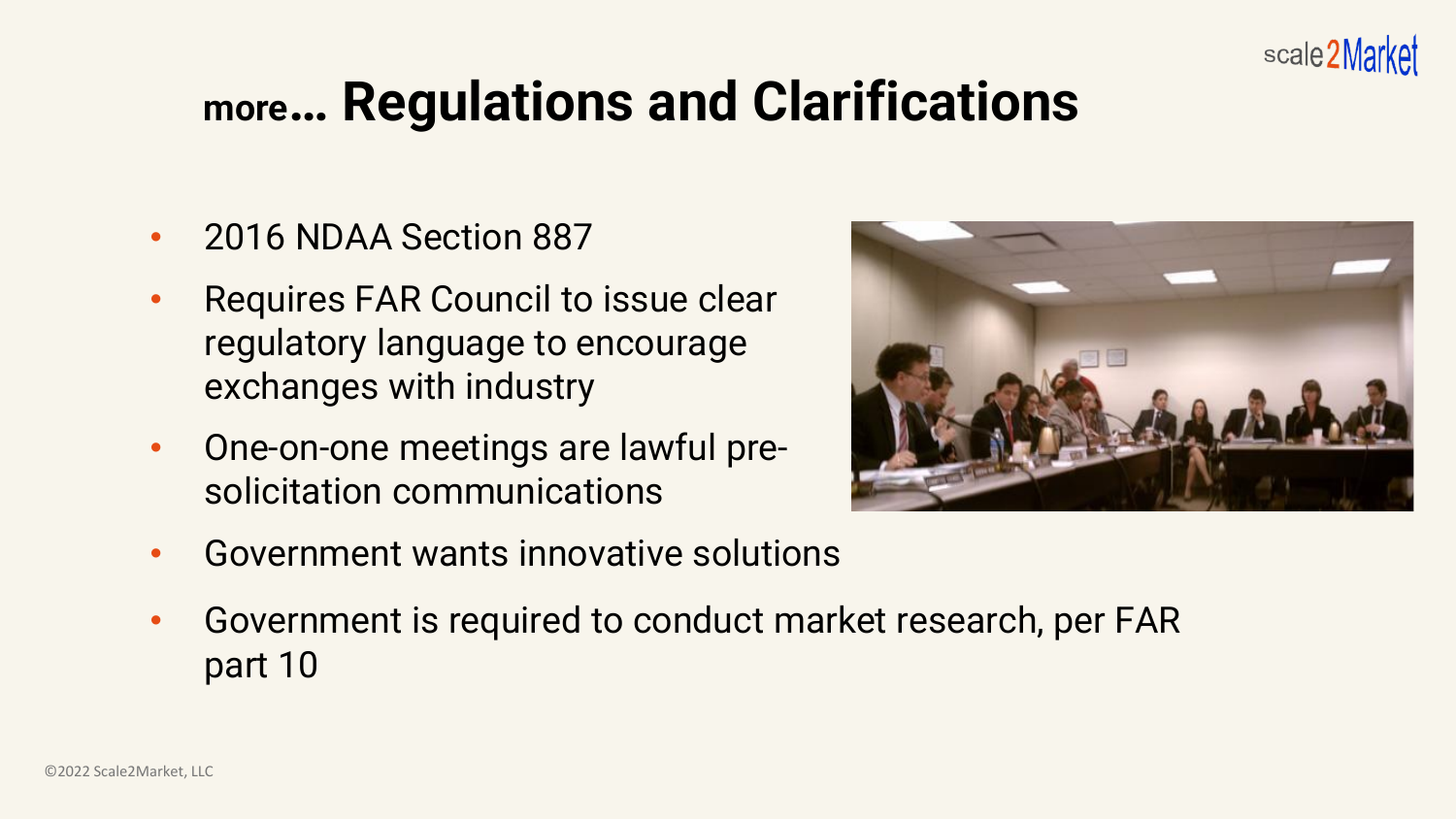

# **A Framework for Success**

- Who?
	- Vendors/Contractors, end users, program managers, contracting office & support personnel, Agency SB office, industry liaisons & others



- When?
	- Any time  $-$  all the time; until an RFP is released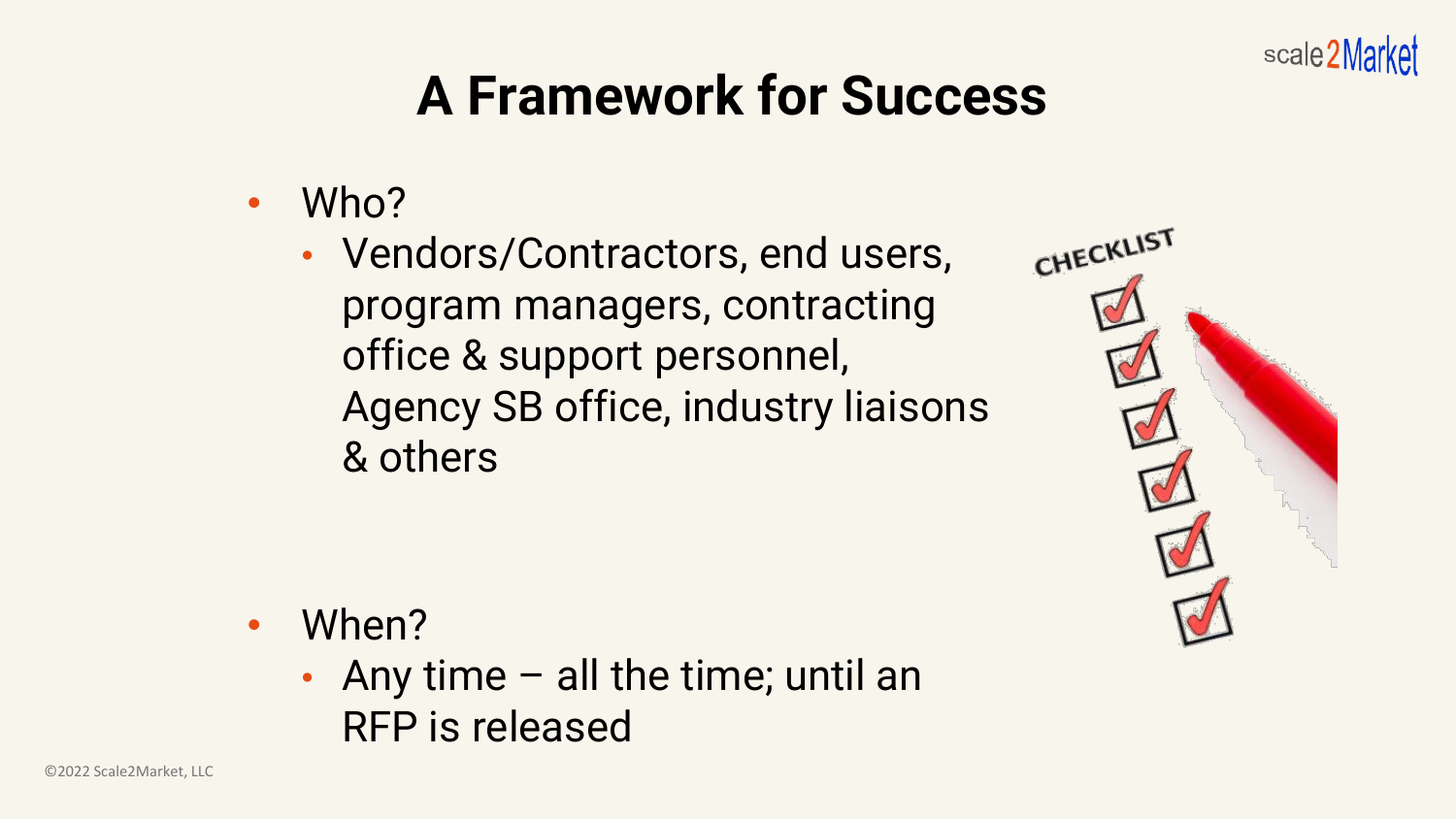# **A Framework for Success**

- What can be discussed?
	- Contract type
	- Contract strategy
	- Acquisition schedule
	- Requirements feasibility
	- SOW/PWS
	- Data requirements
	- Procurement System Input
		- Proposal instructions
		- Supporting documents
		- Industry questions and concerns



scale2Market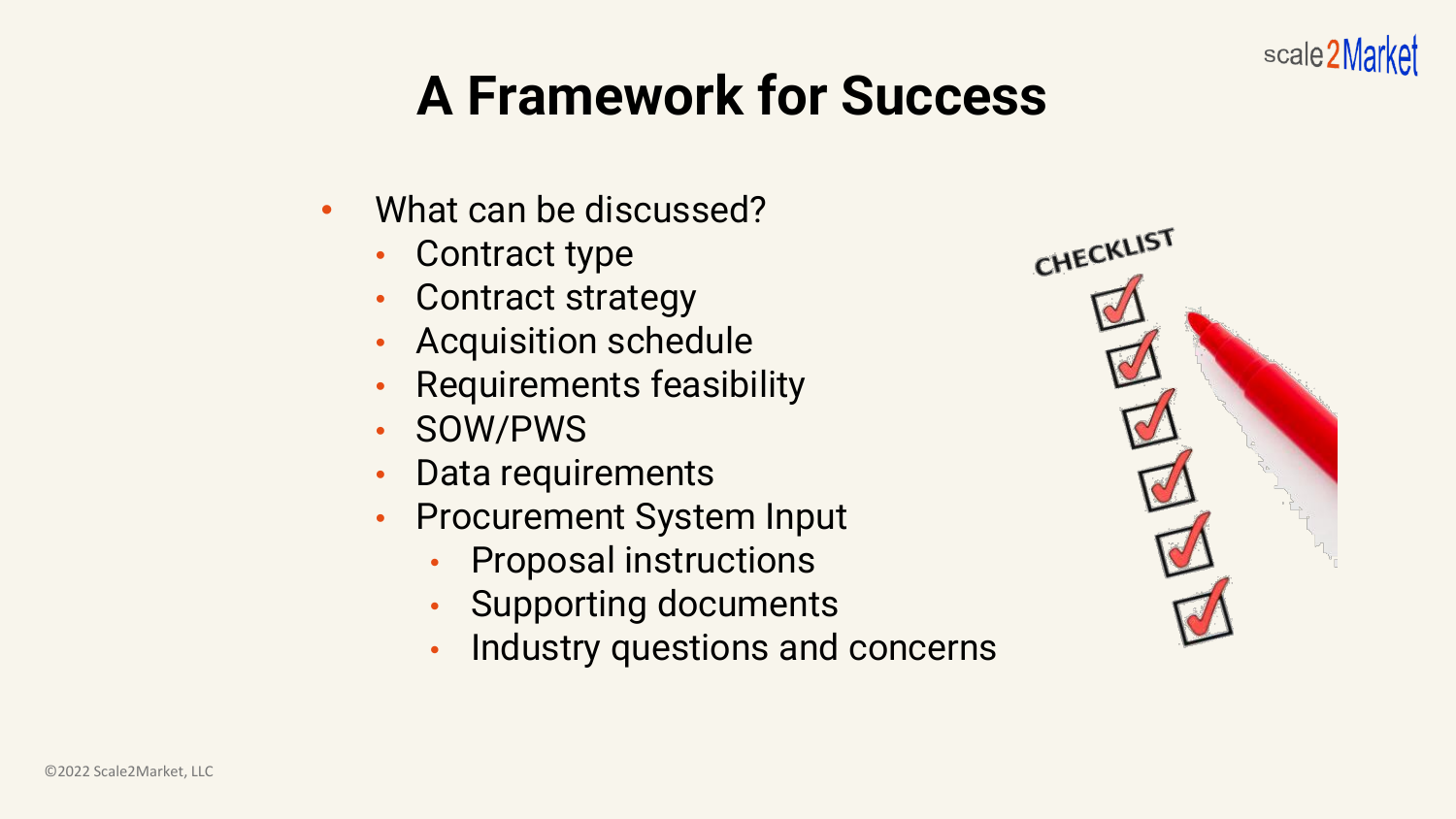

# **A Framework for Success**

*How to Sell Innovation to the Government*

- How is it done?
	- White Papers, Unsolicited Proposals
	- One-on-One meetings
	- Phone calls
	- Draft RFP's
	- RFI/SSN
	- **Conferences**
	- Public hearings; Industry Days
	- **Demonstrations**
	- **Pilots**



CHECKLIST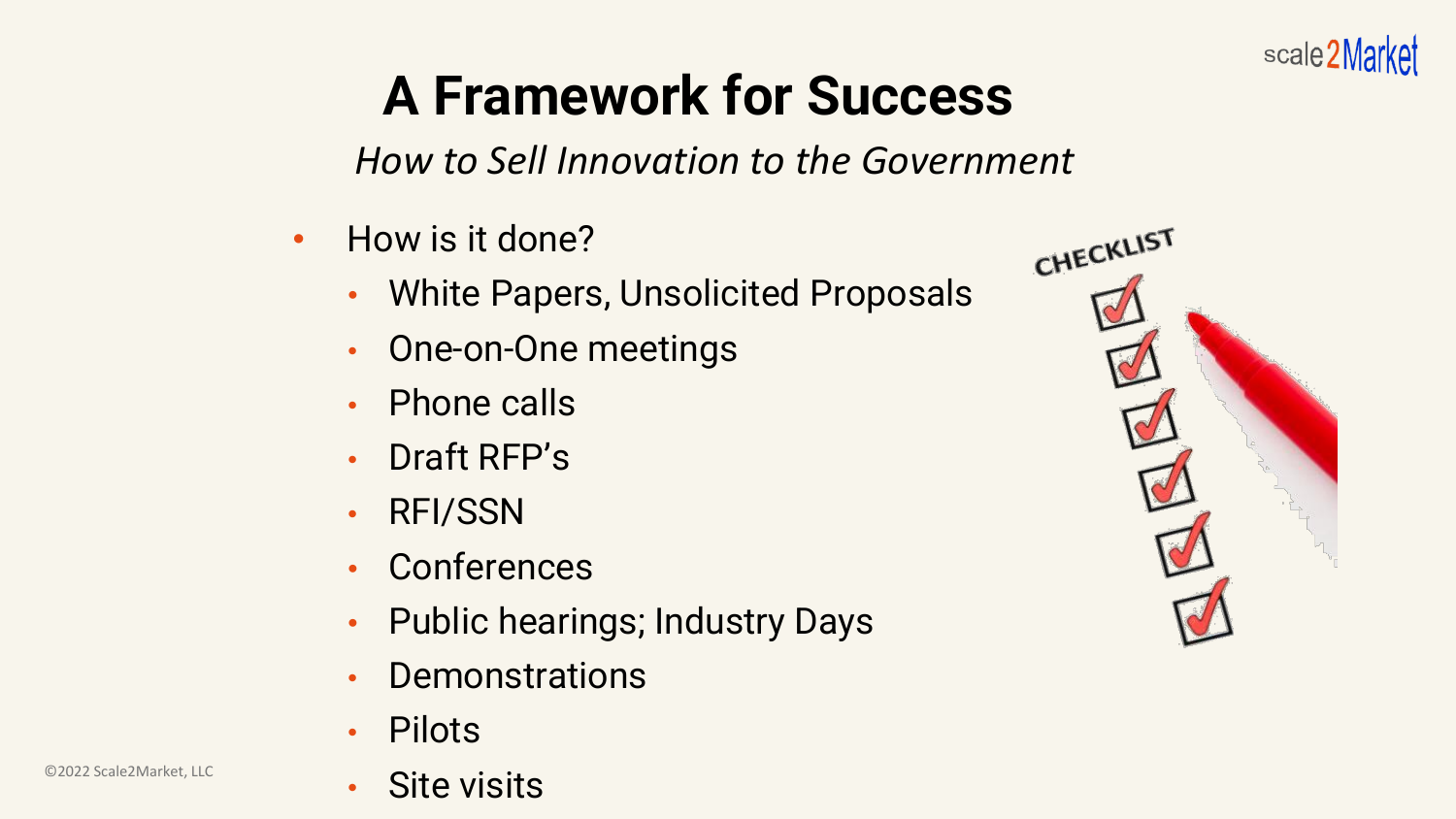

# **Organizational Conflicts of Interest**

- Unfair competitive advantage based on unequal access to beneficial competitive information
- Paid vs Unpaid Advice
	- Paid can NOT compete for work
	- Unpaid CAN compete for work
- FAR 9.505-2 ('No OCI will exist')
	- Acting as 'Industry Representative'
	- Gov't supervision and control
	- Multiple input sources
	- No input on crafting SOW or PWS
	- OK to engage in marketing and sales activities

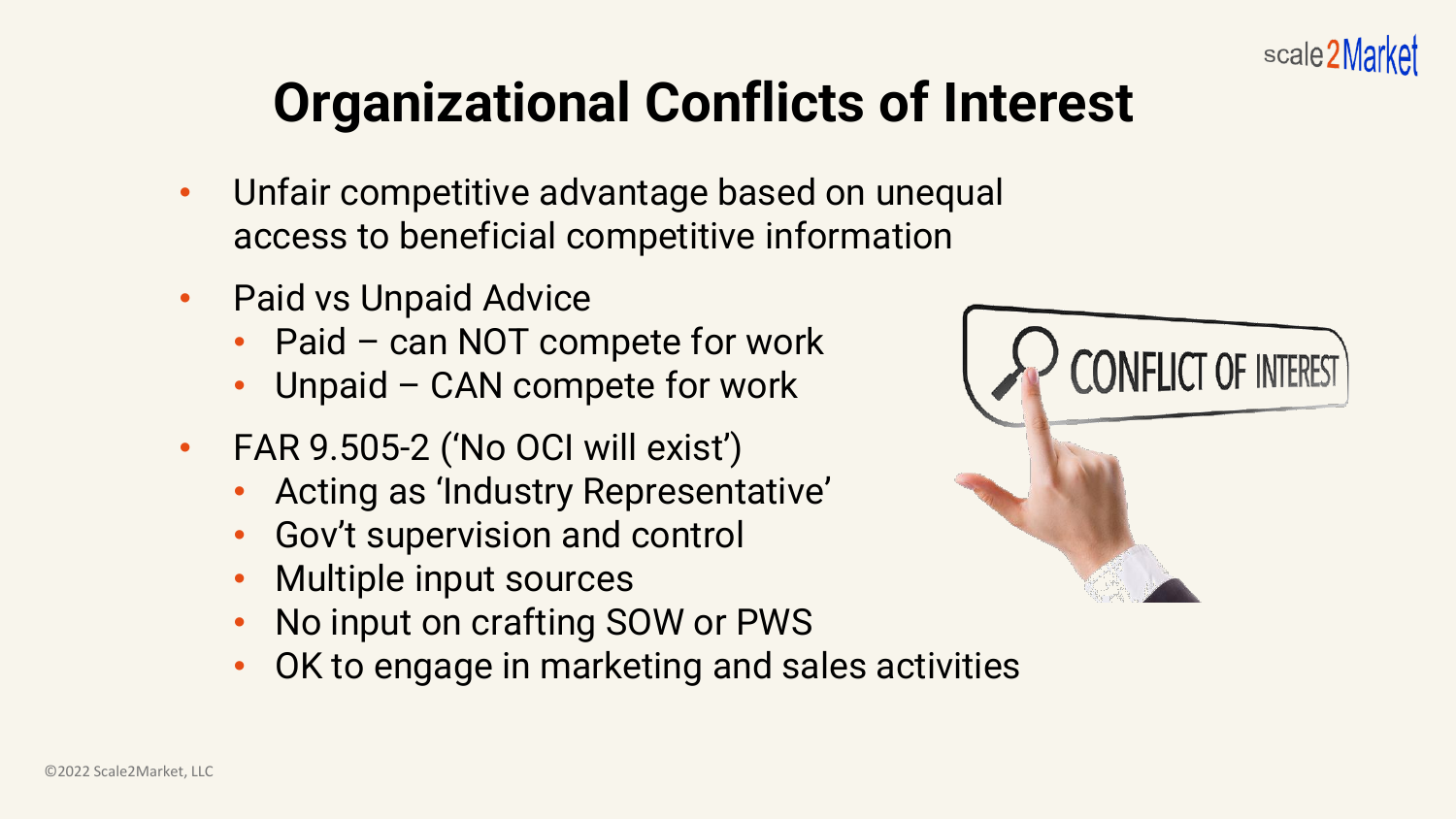# **What to Avoid**

- Favors in exchange for bidding information
- Conflicts of interest (actual or appearance)
- Impropriety or Bias
- Preferential treatment or collusion
- Contracting officials can't share proprietary information with other vendors
- Unequal access to information



scale2Market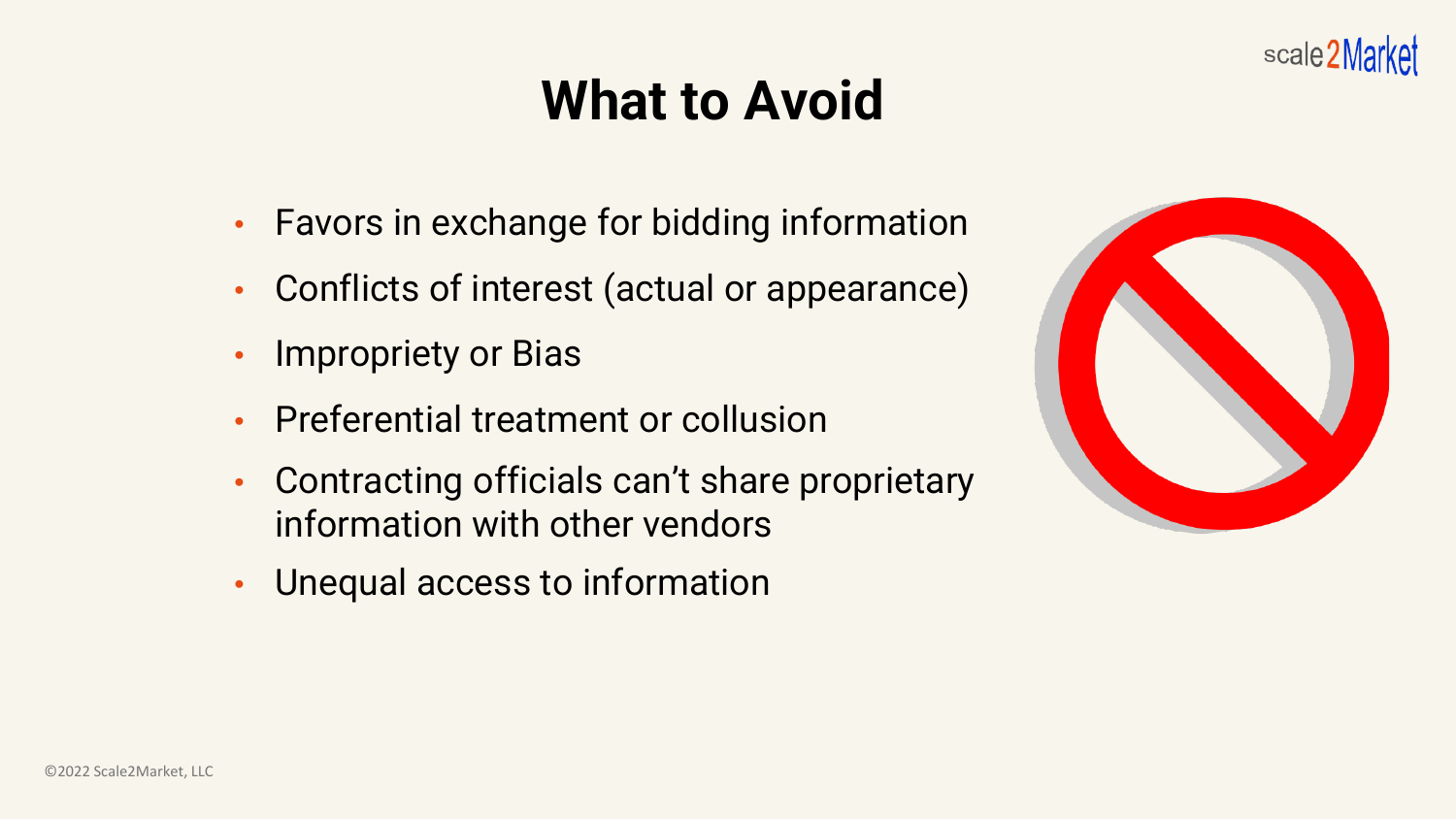# **For More Information**

[www.scale2market.com](http://www.scale2market.com/)



Shirley Collier, President Scale2Market: [Scollier@scale2market.com](mailto:Scollier@scale2market.com)  $\omega$ 

410-489-9129 ext. 12



*Growth Masters Federal* podcast